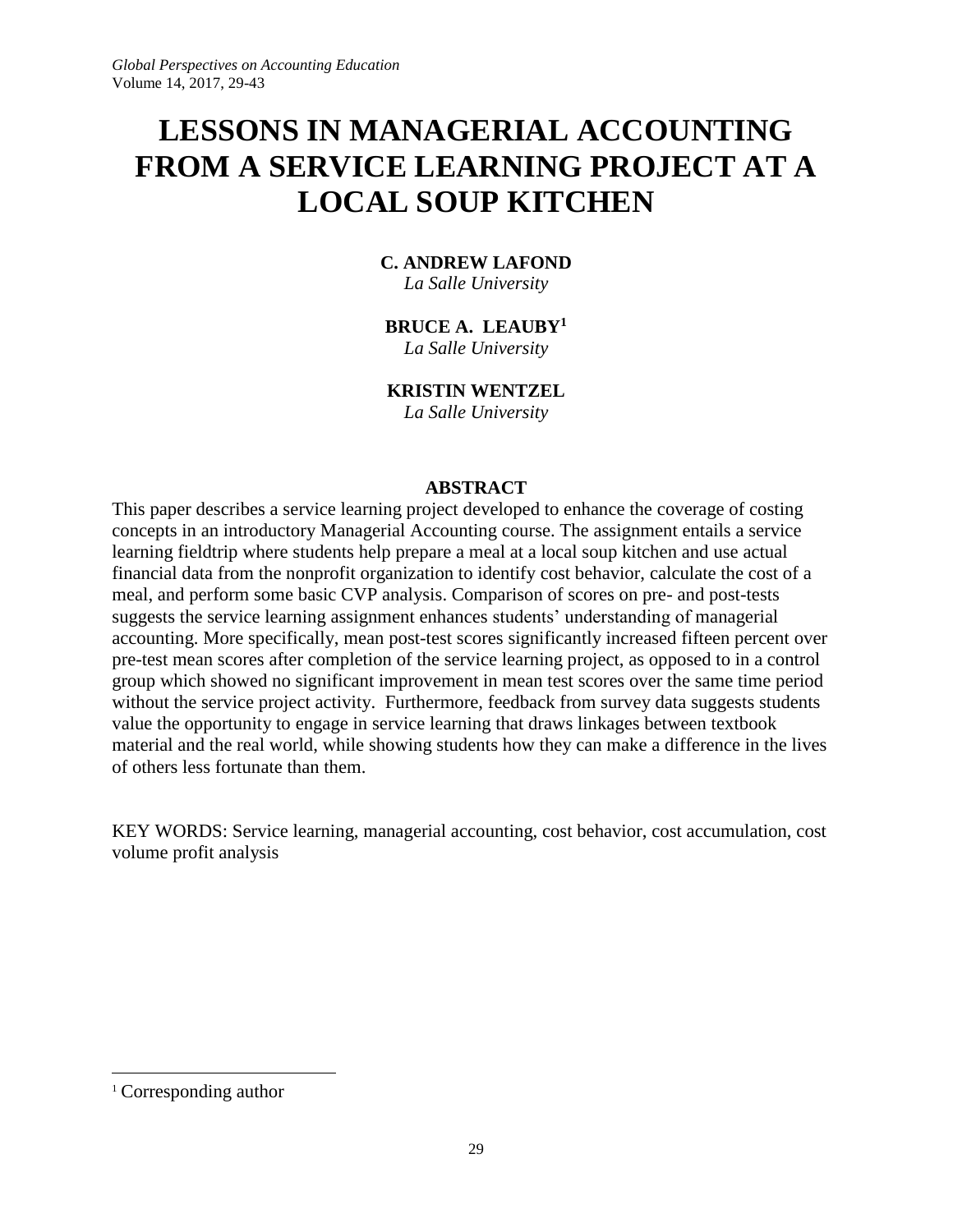#### **INTRODUCTION**

The core concepts covered in most introductory Managerial Accounting courses include cost behavior, cost accumulation, and cost-volume-profit (CVP) analysis. Students' understanding of these concepts is essential for students to master more complex topics such as segment margin, budgeting, and relevant cost analysis. Textbook problems oversimplify the complexity of these concepts, as the real world application is not as simple as it appears. One way for students to appreciate the difficulty of these concepts is for them to work with actual financial data and apply the concepts covered in class to this "real world" data. This active learning assignment requires students to participate in a service trip to a soup kitchen where the students learn about the services provided by the soup kitchen, engage in conversation with the soup kitchen's clients, and help prepare a meal. See Table 1 for a summary of student performance on the service learning assignment. The second part of the assignment requires students to use actual cost data provided by the soup kitchen and classify costs by behavior (variable, fixed) and type (direct materials, direct labor, manufacturing overhead), calculate the average cost of a meal prepared at the local soup kitchen, perform basic breakeven analysis, and complete a written assignment requiring reflection on the service trip. We use a pre- and post-test to examine whether the use of the service learning project increased students' performance on the key costing concepts. Overall, both the student survey data (Table 2 and Table 3) and the post-test scores (See Table 4) suggest this service learning activity deepens students' understanding of cost concepts by demonstrating the complexity of this task in a way that cannot easily be captured by textbook problems or cases, while simultaneously engaging students in connecting with the community. Furthermore, students in our control group showed no statistically significant improvement in post-test scores suggesting that the hands-on experience enhanced learning (See Table 4).

The remainder of this paper includes a brief review of the literature, a summary of the assignment material provided to students, teaching notes for the assignment including learning objectives and in-depth guidance on implementing this assignment into a course. The final sections of the paper provide student feedback data and concluding remarks.

#### **LITERATURE REVIEW**

Over the past two decades, service learning activities have become a popular form of experiential learning on the campuses of many colleges and universities. "Service-learning is a form of experiential education in which students engage in activities that address human and community needs together with structured opportunities for reflection designed to achieve desired learning outcomes" (Jacoby, 1996). The AACSB emphasizes the importance of active learning (AACSB, 2013) to enhance students' critical-thinking skills and research to date reports numerous benefits to service learning activities in particular. For instance, Eyler and Giles' (1999) study identified a greater impact on outcomes involving higher-order thinking skills, such as greater depth of understanding, consideration of other perspectives, improved communications, and an ability to apply course materials to new settings. McCarthy and Tucker (2002) suggest an additional benefit of service-learning is reconnecting the universities and communities, while Cohen and Kinsey (1994, p.31) conclude that service-learning "carries the promise of success in its potential to transport the student beyond the limiting cultural bounds of the text/lecture forms of the campus and outward into the larger social context".

Furthermore, Hocking (2008) argues that service-learning pedagogy is warranted due to the lack of relevancy and connection between traditional course materials and the "real world."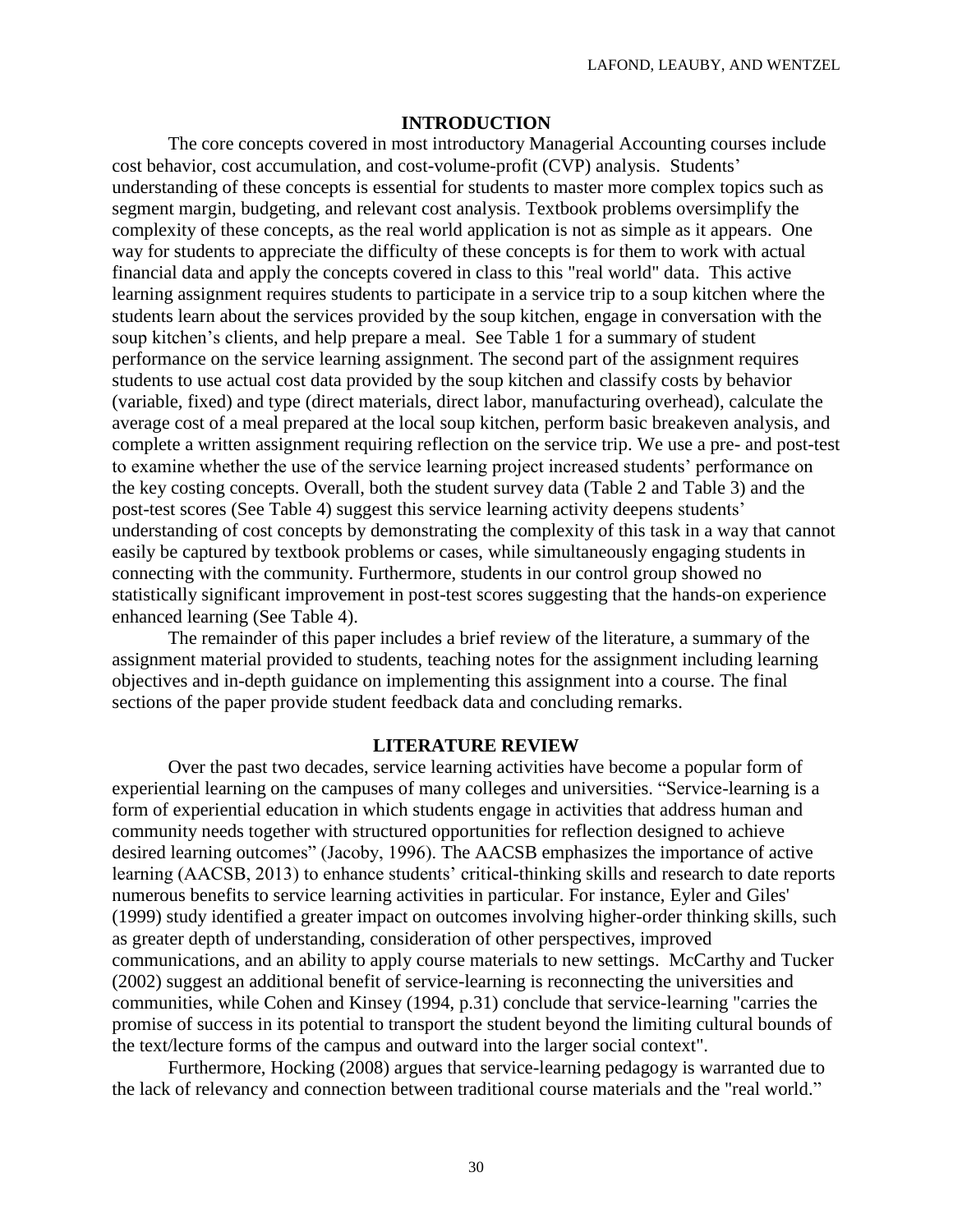#### *Global Perspectives on Accounting Education* Volume 14, 2017, 29-43

The literature concurs that service learning exercises provide relevance in general business education curriculums. More specifically, Sims (2001) implemented a service learning assignment in a business ethics course finding without a service learning activity the course lacked relevancy. Harrington and Schibik (2004) suggest a statistics course is more relevant if learning is extended into the business community while Lamb, et al., (1998) notes the connections to the business community creates further opportunities for internships. Additional benefits noted include the development of self-esteem, personal efficacy and sense of responsibility, ethical/moral values, willingness to take risks and accept new challenges, higher critical thinking and decision making, and problem solving skills (Black 2002). Development of these skills is an excellent byproduct of service learning activities.

The accounting education literature contains numerous examples where service learning activities have been implemented into accounting courses. The most popular application of service learning in the accounting curriculum is the Volunteer Income Tax Assistance (VITA) program where colleges and universities partner with the Internal Revenue Service in the preparation of income tax returns for low income individuals. The VITA program is an example of *direct service* and several discussions of this program exist in the literature [For example, See Carr (1998), Milani (1998), Oestreich, et al. (1998), Strupeck and Whitten (2004), and Hocking (2008).] Carr (1998) explains traditional course work tends to provide all the necessary information and suggested answers to students, but participation in the VITA program helps students learn how to filter out and gather appropriate and necessary information to find answers without direction from a textbook or solutions manual. Students also note the importance of human interaction skills learned and the need for flexibility while volunteering in a VITA program. Other examples of direct service learning activities incorporated into accounting courses include DeBerg's (1998) use of the Students in Free Enterprise (SIFE) program where Principles of Accounting students teach business literacy to at-risk youth, and Pringle's (1998) intermediate accounting students who provide money management workshops to adults in homeless shelters.

On the other hand, Zamora (2012) describes *indirect service* as occurring when "students work on improving the operations and cost efficiencies in a mission-driven organization that directs resources to a population in need." Other studies falling into this category include Lenk's (1998) students conducting research to provide information systems' best practices and an internal control guide to small non-profits; Woolley's (1998) students assisted in the budget process, prepared tax filings, created donor databases, and improved accounting procedures; while Gujarathi and McQuade's (2002) intermediate accounting students assisted in various accounting functions from bank reconciliations to general ledger support documentation and helping move from manual to automated systems. Still and Clayton (2004) employed a system related activity that included internal control analysis and process documentation, along with a review of accounting procedures. Tschoop's (2004) students assisted in designing a written business plan for a local non-profit organization and sought to address the development of competencies listed in the Core Competency Framework created by the AICPA.

The use of service learning projects in management accounting courses has been limited. Chiang (2008) implemented a service learning activity in her management accounting course in which students provided strategic financial analysis to improve operations of a community farm supplying food to low income families. She also shared a domestic violence program that used student feedback to help estimate the actual cost of forming counseling and advocacy teams to help maximize funding from state resources. However, Chiang did not provide specific details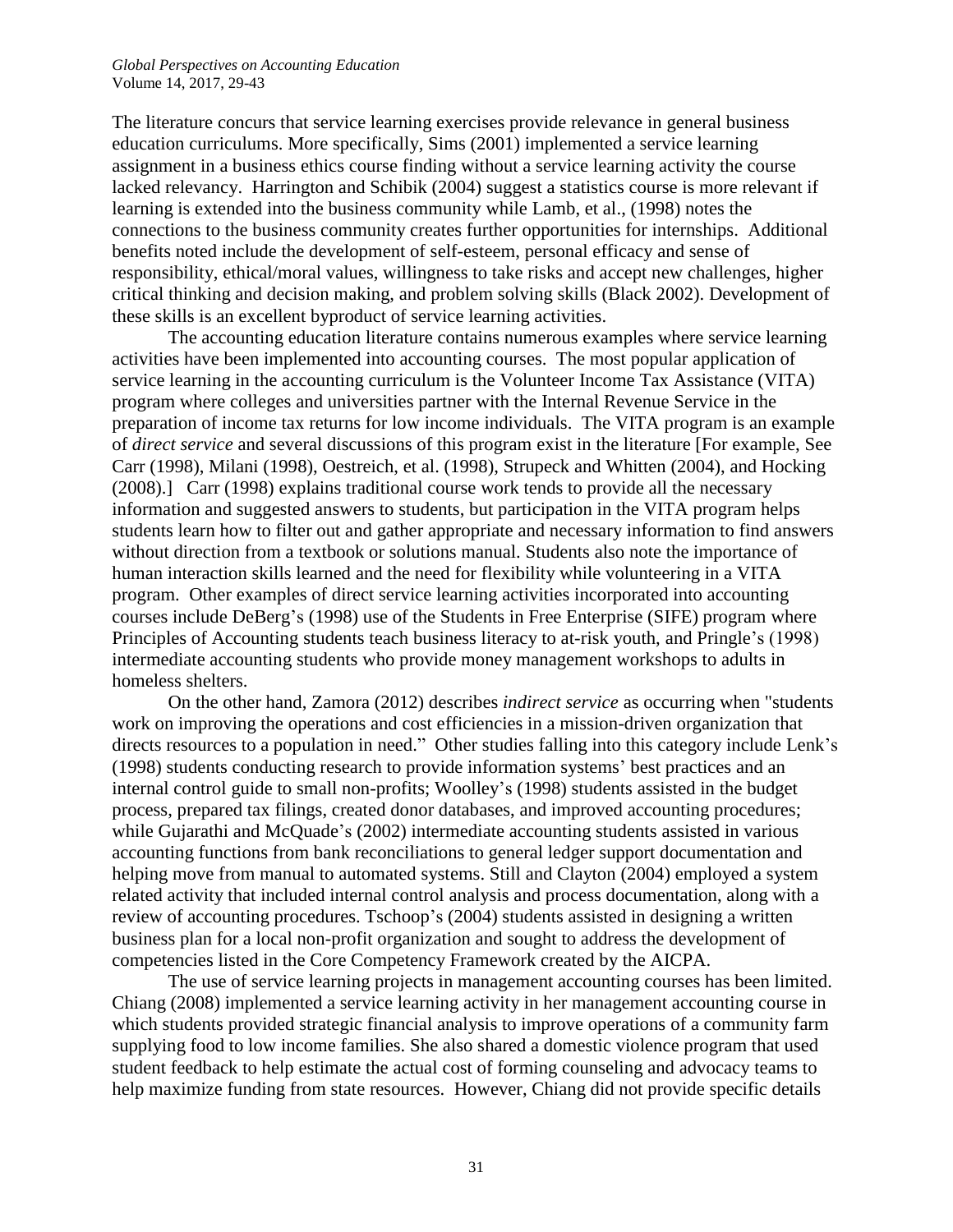about these service activities, rather only general findings to encourage similar projects. Chiang's major objective was to show how incorporating structured reflective activities in service learning projects help students make better connections between the service experience and course content. We utilized these "reflective" ideas in our project (e.g., follow up surveys) to enhance the project's meaningfulness to our students. Our project described in this paper employs a service learning activity to reinforce the core managerial accounting course concepts of cost behavior, product costing, and CVP analysis. Instead of being passive observers in this experience, our students participated in providing the actual service to the clientele, thus enriching the overall unique experience. Lamb, et. al (1998) caution that lack of connection to mission is often a barrier to successful integration of service-learning in many business schools, but as noted later, this activity is highly encouraged at our school and aligns nicely with our mission.

#### **ASSIGNMENT MATERIAL**

The assignment material for this active learning assignment consists of the following:

- 1. A one page handout with 7 managerial accounting questions for students to answer and an Excel Template containing a list of costs for a sample period of time. This one-page handout also includes 3 reflection questions.
- 2. Grading rubric: A rubric for the managerial accounting assignment and the reflective written exercise. The rubric sets the tone and expectation level of the assignment.

This complete set of assignment materials is provided in Exhibits 1, 2, and 3.

#### **REFERENCES**

- The Association to Advance Collegiate Schools of Business (2013). AACSB 2013 Business Accreditation Standards. Retrieved from: <http://www.aacsb.edu/accreditation/standards/2013-business>
- Black, G. (2002). Incorporating service learning into the business curriculum. *Journal of Business Administration Online,* 1 (2), retrieved from <http://www.atu.edu/business/jbao/Fall2002/genie.pdf>
- Carr, J. (1998). Service-learning in accounting. In *Learning by Doing: Concepts and Models for Service-Learning in Accounting,* edited by Rama, D. V., 101-116. AAHE's Series on Service-Learning in the Disciplines. Washington, D. C.: American Association of Higher Education.
- Chiang, B. (2008). Integrating a service-learning project into managerial accounting coursework -A sharing of implementation experience and lessons learned. *Accounting Education* 17 (4): 431.445.
- Cohen, J. and Kinsey, D. F. (1994). "Doing good" and scholarship: A service-learning study. *The Journalism Educator*, 48 (4): 31-34.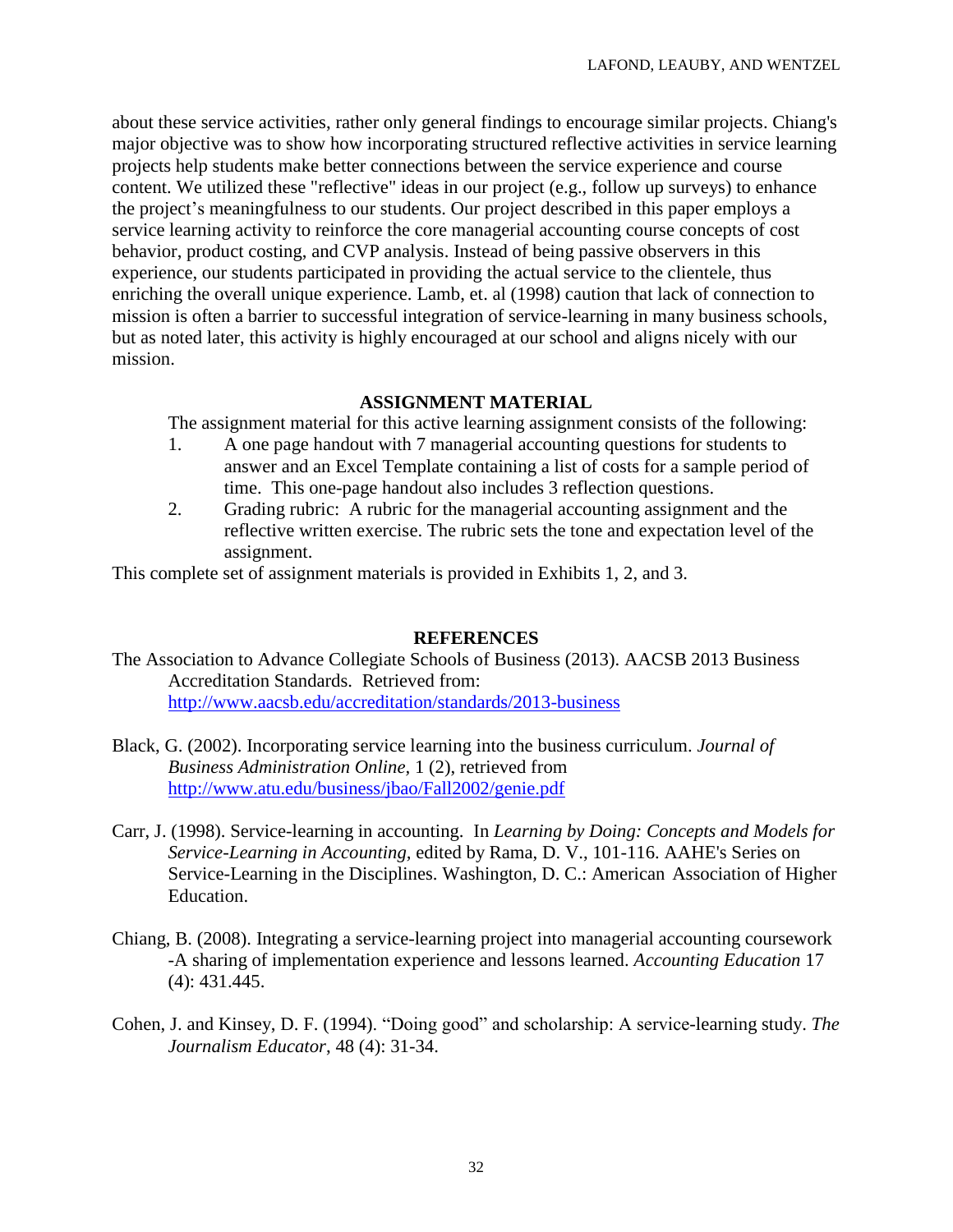- DeBerg, C. L. (1998). Service-learning: A "free-enterprise" model for accounting faculty. In Learning by Doing: Concepts and Models for Service-Learning in Accounting, edited by Rama, D. V., 65-84. AAHE's Series on Service-Learning in the Disciplines. Washington, D. C.: American Association of Higher Education.
- Eyler, J. and Giles, D. (1999). *What's the learning in service learning?* San Francisco: Jossey-Bass.
- Gujarathi, M. R. and McQuade R. J. (2002). Service-learning in business schools: A case study in the immediate accounting course. *Journal of Education for Business* 77 (3): 144-150.
- Harrington, C. and Schibik T. (2004). Methods of maximizing student engagement in the introductory business statistics course. *Journal of American Academy of Business* 4 (1/2): 360-370.
- Hocking, D. E. (2008). Accounting in action: Learning in the field. Dissertation at The Pennsylvania State University, retrieved from *<https://etda.libraries.psu.edu/paper/9206/4208>*
- Jacoby, B. and Associates and Ehrlich, T. (1996). *Service-Learning in Higher Education: Concepts and Practices***.** San Francisco: Jossey-Bass.
- Lamb, C. H. and Swinth R. L., Vinton K. L., Lee J. B. (1998). Integrating service learning into a business school curriculum. *Journal of Management Education* 22 (5): 637-655.
- Lenk, M. M. (1998). A multi-semester accounting information systems course implementation. In *Learning by Doing: Concepts and Models for Service-Learning in Accounting,* edited by Rama, D. V., 147-156. AAHE's Series on Service-Learning in the Disciplines. Washington, D. C.: American Association of Higher Education.
- McCarthy, P.R. & McCarthy, H.M. (2006). When case studies are not enough: integrating experiential learning into business curricula. *Journal of Education for Business* 81 (4), 201-204.
- McCarthy, A. M., and Tucker M. L. (2002). Encouraging community service through service learning. *Journal of Management Education* 26 (6): 629-648.
- Milani, K. (1998). Tax assistance programs provides service-learning at Notre Dame and St. Mary's College. In *Learning by Doing: Concepts and Models for Service-Learning in Accounting,* edited by Rama, D. V., 117-124. AAHE's Series on Service-Learning in the Disciplines. Washington, D. C.: American Association of Higher Education.
- Oestreich, N. C. (1998). Volunteer income tax assistance and the use of technology. In *Learning by Doing: Concepts and Models for Service-Learning in Accounting,* edited by Rama, D. V., 125-132. AAHE's Series on Service-Learning in the Disciplines. Washington, D. C.: American Association of Higher Education.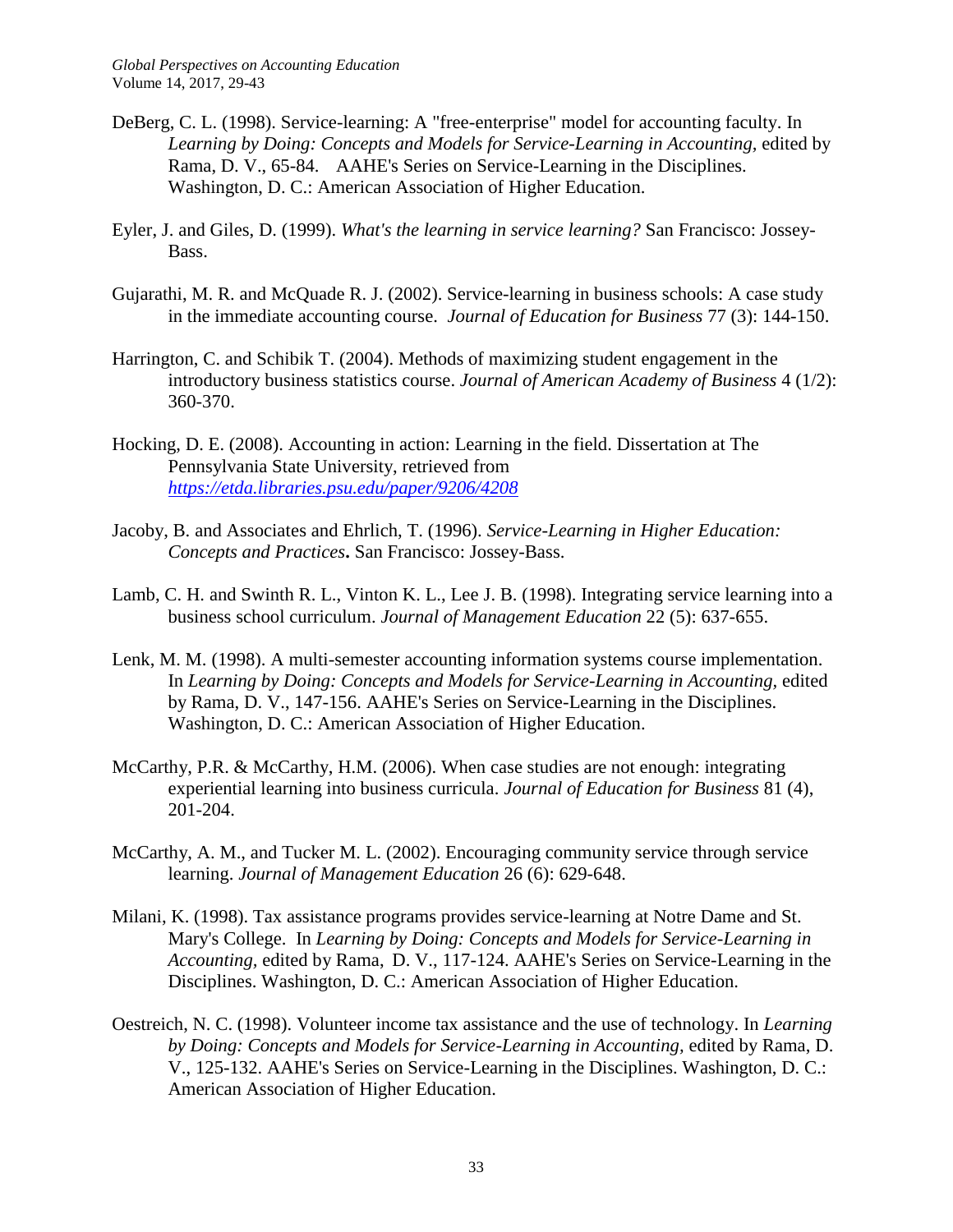- Pringle, L. M. (1998). Expanding the boundaries of accounting education through servicelearning. In *Learning by Doing: Concepts and Models for Service-Learning in Accounting,* edited by Rama, D. V., 85-100. AAHE's Series on Service-Learning in the Disciplines. Washington, D. C.: American Association of Higher Education.
- Sims, R. R. (2001). Business ethics teaching for effective teaching. *Teaching Business Ethics*, 6 (4): 394-410.
- Still, K. and Clayton P. R. (2004). Utilizing service-learning in accounting programs. *Issues in Accounting Education* 12 (4): 469-486.
- Strupeck, C. D., and Whitten D. (2004). Accounting service-learning experiences and the IRS volunteer income tax assistance programme: A teaching note. *Accounting Education* 25 (4): 721-739.
- Tschopp, D. J. (2007). The Seneca Babcock business plan: A case study in using service learning to meet the AICPA core competencies. *Journal of Education for Business* 79 (5): 261- 266.
- Woolley, J. W. (1998). Service-learning in a capstone course. In *Learning by Doing: Concepts and Models for Service-Learning in Accounting,* edited by Rama, D. V., 157-166. AAHE's Series on Service-Learning in the Disciplines. Washington, D. C.: American Association of Higher Education.
- Zamora, V. L. (2012). Using a social enterprise service-learning strategy in an introductory management accounting course. *Issues in Accounting Education* 27 (1): 187-226.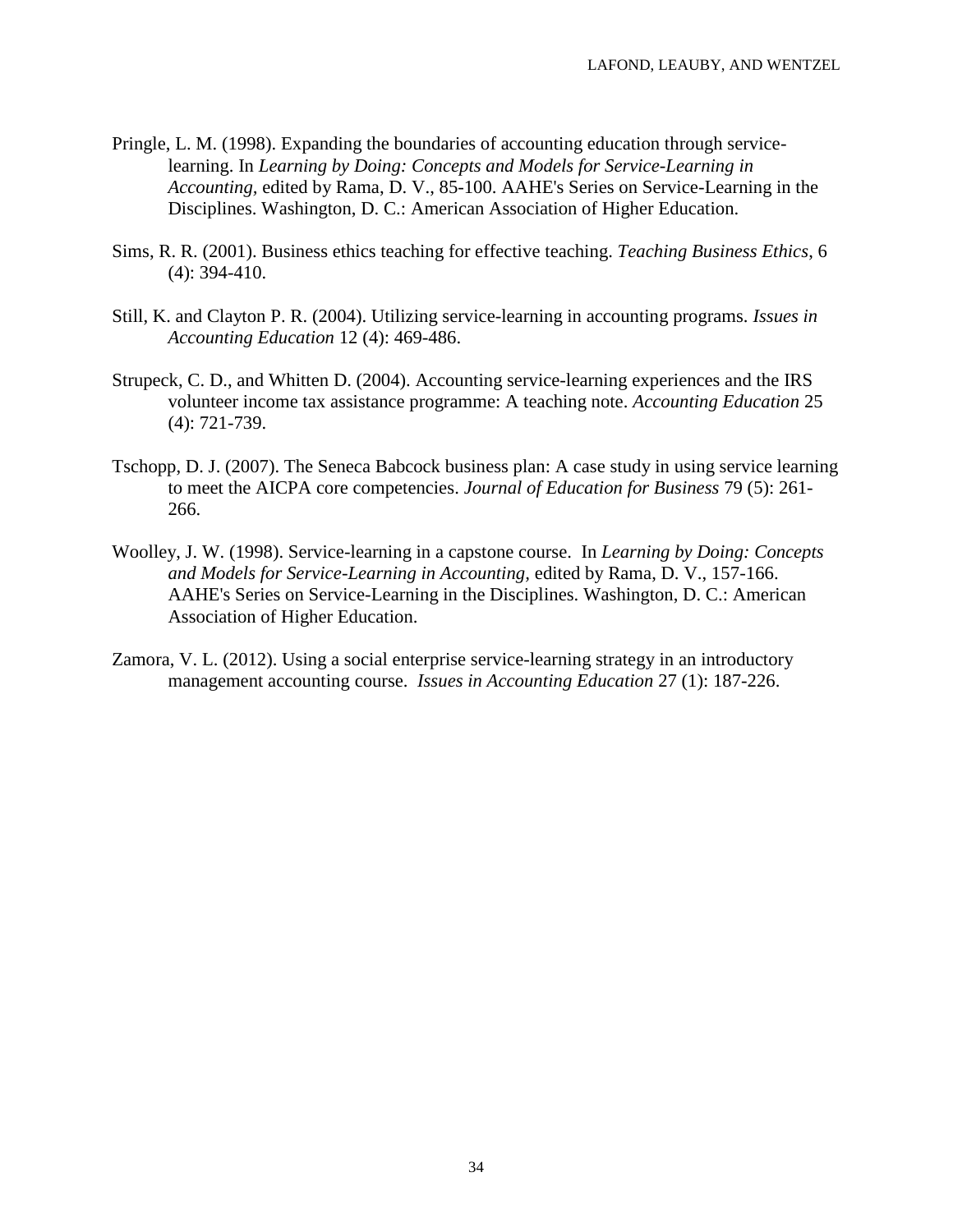# **Exhibit 1**

## **Assignment**

On October  $27<sup>th</sup>$  we visited a soup kitchen and helped prepare a meal for the organization serving lunch to many needy, unfortunate people – great job! The goals of this project are to open your eyes to the world where there are many people not as fortunate as we are, give back to the community, practice some of the managerial accounting concepts we have been discussing in class, and hopefully have some fun along the way.

Nonprofit organizations are faced with the same fiscal pressures as business and industry and therefore it is very important that these organizations manage and control costs. The attached spreadsheet contains "real world" data of the costs of the Kitchen and Dining Room for the soup kitchen for the month of September. The soup kitchen serves lunch only on Friday, Saturday, Sunday, and Monday of each week (4 meals per week).

In this assignment, you are asked to implement what we have learned about cost behavior, cost accumulation, and cost-volume-profit analysis to answer these questions. Finally there are 3 reflection questions for you to answer. These reflection question answers will be graded and will be forwarded to the soup kitchen, as the organization is interested in the feedback you provide. Please be honest, for my grading purposes there are no wrong answers.

From the attached cost data spreadsheet, please complete your answers to the following questions in the Excel template provided.

- 1. Label each of the costs as either variable or fixed.
- 2. Calculate the total direct materials, direct labor, and manufacturing overhead costs for the month of September.
- 3. During the month of September the soup kitchen served 2,617 meals, what is the average cost per meal?
- 4. Many nonprofit organizations calculate and disclose the dollar value of the services they provide to the community. If each of the meals served in September had a market value of \$7.00 and the government reimbursed the soup kitchen \$7.00 per meal, what would be the contribution margin per meal?
- 5. Most of the food used by the soup kitchen is donated to the organization, thus the reason for the very low food expense on the attached spreadsheet. The average direct product cost for most restaurants is 30% of selling price. Given the 30% variable cost percentage, what would be the contribution margin per meal given the \$7.00 sales price of a meal?
- 6. Given the information cited in #4 above, how many meals must the soup kitchen serve in a given month to breakeven?
- 7. Given the information cited in #5 above, how many meals must the soup kitchen serve in a given month to breakeven?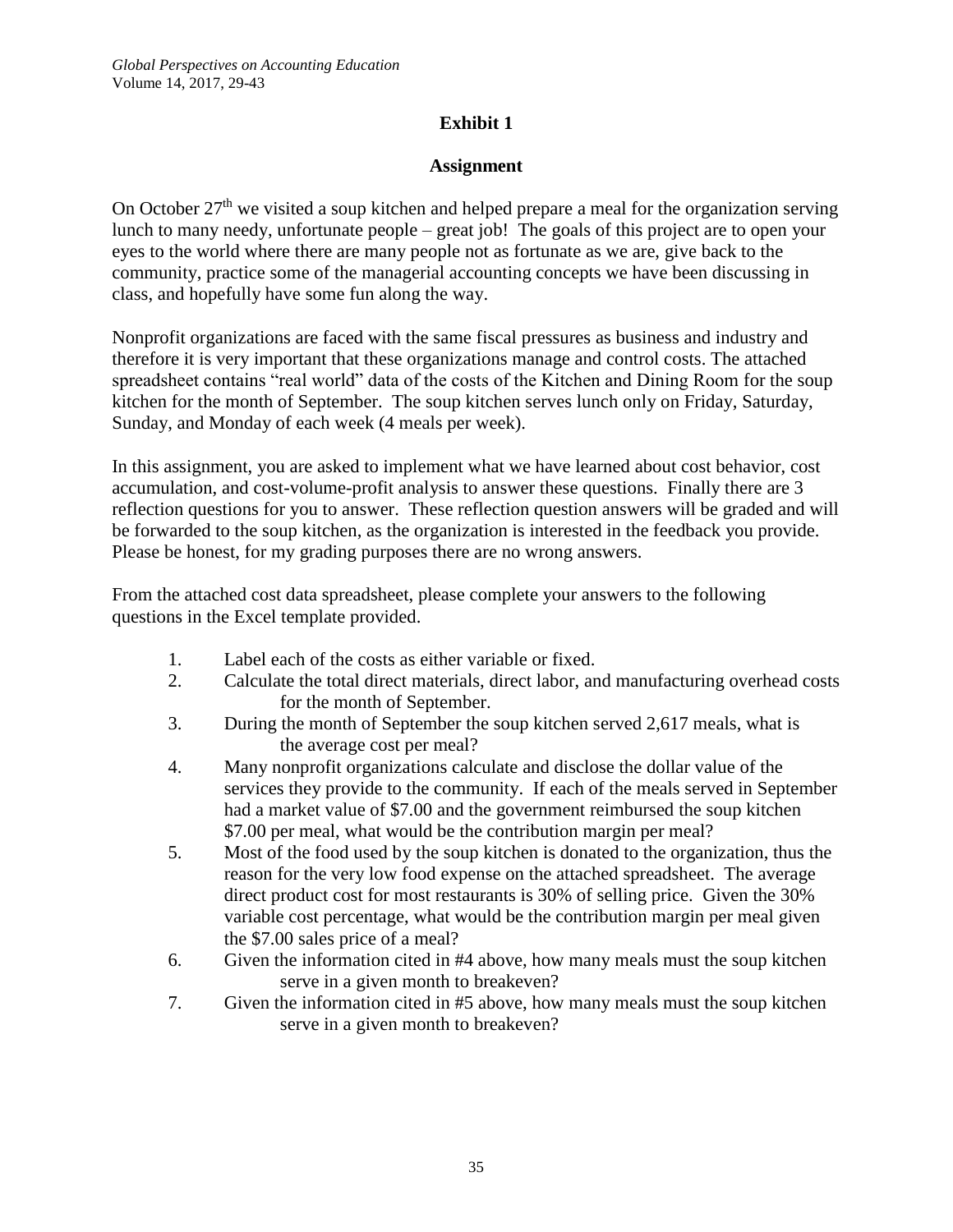# **Reflection after Service**

- 1. Was there something, in particular, that struck you, concerned you, or touched you at your visit to the soup kitchen? Be as specific as possible.
- 2. How did you feel while you were at the soup kitchen? Can you describe any emotions you felt?
- 3. So what? Do you think that this experience will have any impact on your thoughts or actions in the future? How?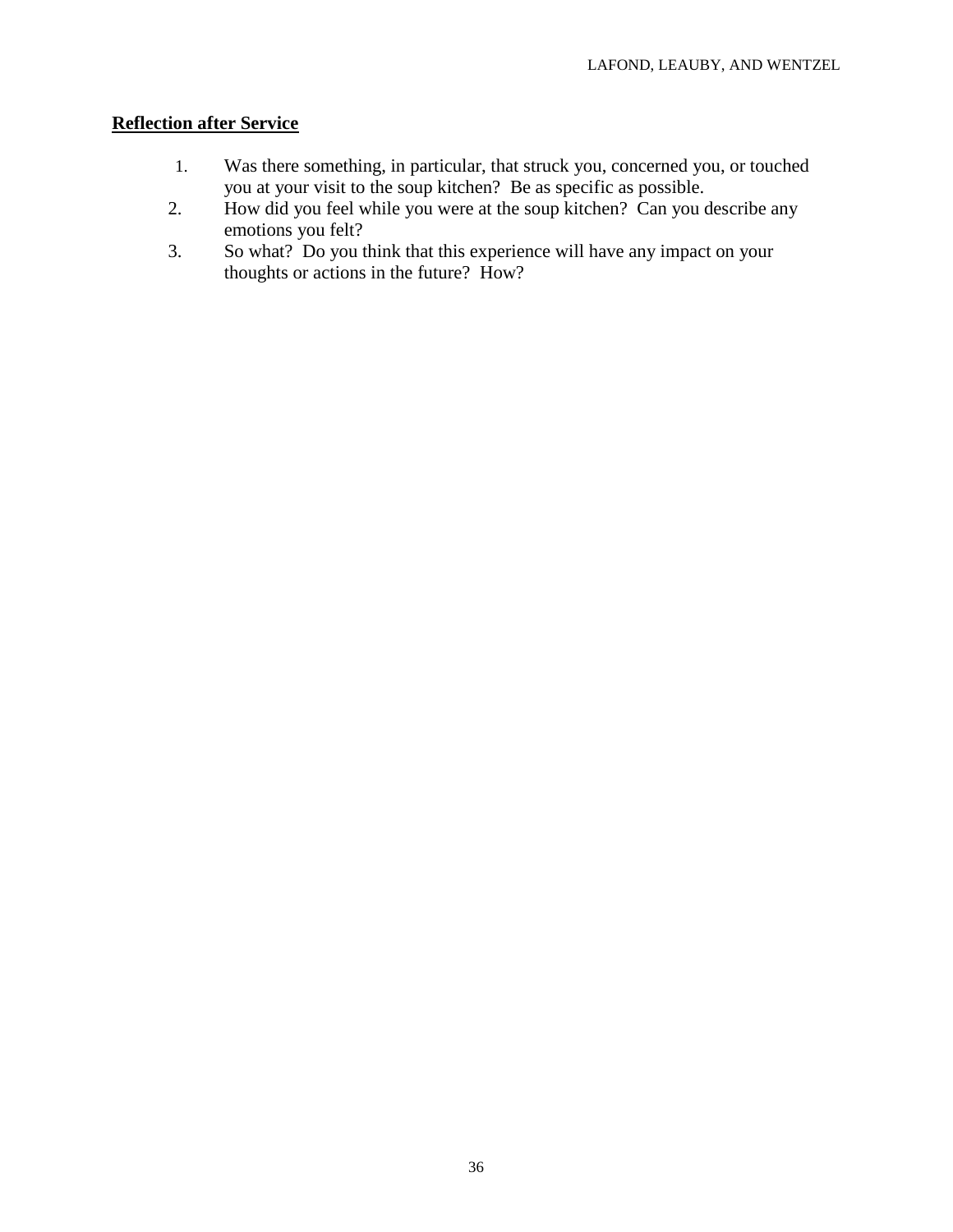## **Exhibit 2 Excel Template**

|                              |                                                                        |          | Type of Cost (Question #1) |                               |                |                               |  |  |
|------------------------------|------------------------------------------------------------------------|----------|----------------------------|-------------------------------|----------------|-------------------------------|--|--|
| <b>Expense Type</b>          | <b>Transaction Description/Vendor</b>                                  | Amount   | Variable or Fixed          | Direct Materials Direct Labor |                | <b>Manufacturing Overhead</b> |  |  |
|                              |                                                                        |          |                            |                               |                |                               |  |  |
| Salaries                     | Housekeeping Staff                                                     | 243.58   |                            |                               |                |                               |  |  |
| Salaries                     | Kitchen Staff combined                                                 | 3,634.05 |                            |                               |                |                               |  |  |
| Salaries                     | Floor Manager/Security (partial)                                       | 855.00   |                            |                               |                |                               |  |  |
| Salaries                     | Volunteer Coordinator (partial)                                        | 986.88   |                            |                               |                |                               |  |  |
| Salaries                     | General and Adminisrtative                                             | 1,487.51 |                            |                               |                |                               |  |  |
|                              |                                                                        |          |                            |                               |                |                               |  |  |
| Payroll Taxes                | Payroll taxes                                                          | 881.25   |                            |                               |                |                               |  |  |
|                              |                                                                        |          |                            |                               |                |                               |  |  |
| Employee Health Insurance    | Keystone Health Plan East                                              | 879.56   |                            |                               |                |                               |  |  |
|                              |                                                                        |          |                            |                               |                |                               |  |  |
| Liability Insurance          | Pre-Paid Insurance Liability Insurance                                 | 222.38   |                            |                               |                |                               |  |  |
|                              | Worker Compensation Insurance Pre-Paid Insurance Worker Comp Insurance | 148.57   |                            |                               |                |                               |  |  |
|                              |                                                                        |          |                            |                               |                |                               |  |  |
| Trash Rental and Disposal    | Republic Services #323                                                 | 566.07   |                            |                               |                |                               |  |  |
| <b>Exterminator Service</b>  | Humane Wildlife & Pest Control                                         | 30.00    |                            |                               |                |                               |  |  |
| <b>Exterminator Service</b>  | Humane Wildlife & Pest Control                                         | 30.00    |                            |                               |                |                               |  |  |
|                              |                                                                        |          |                            |                               |                |                               |  |  |
|                              |                                                                        |          |                            |                               |                |                               |  |  |
| Food                         | Sysco Philadelphia LLC                                                 | 332.92   |                            |                               |                |                               |  |  |
| Food                         | <b>Restaurant Depot</b>                                                | 139.49   |                            |                               |                |                               |  |  |
| Food                         | <b>Restaurant Depot</b>                                                | 177.49   |                            |                               |                |                               |  |  |
| Food                         | <b>Restaurant Depot</b>                                                | 27.16    |                            |                               |                |                               |  |  |
|                              |                                                                        |          |                            |                               |                |                               |  |  |
| Supplies                     | Sysco Philadelphia LLC - Serving Supplies                              | 596.03   |                            |                               |                |                               |  |  |
| Supplies                     | Sysco Philadelphia LLC - Housekeeping                                  | 17.76    |                            |                               |                |                               |  |  |
|                              |                                                                        |          |                            |                               |                |                               |  |  |
| Telecommunications           | Comcast - Telephone - Dining Room                                      | 69.21    |                            |                               |                |                               |  |  |
|                              |                                                                        |          |                            |                               |                |                               |  |  |
| Rent                         | Saint Vincent DePaul Church                                            | 241.68   |                            |                               |                |                               |  |  |
|                              |                                                                        |          |                            |                               |                |                               |  |  |
| Utilities                    | PGW - Utilities - Dining Room                                          | 59.09    |                            |                               |                |                               |  |  |
| <b>Utilities</b>             | PECO - Utilities - Dining Room                                         | 297.68   |                            |                               |                |                               |  |  |
| Utilities                    | Water Revenue Bureau - Utilities - Dining Room                         | 149.10   |                            |                               |                |                               |  |  |
|                              |                                                                        |          |                            |                               |                |                               |  |  |
| <b>Travel/Delivery Fees</b>  | Altenor Vaval - Travel Employee:DR                                     | 30.00    |                            |                               |                |                               |  |  |
|                              |                                                                        |          |                            |                               |                |                               |  |  |
|                              |                                                                        |          |                            |                               |                | $\overline{a}$                |  |  |
| Total                        |                                                                        |          |                            | $\sim$                        | $\blacksquare$ |                               |  |  |
|                              |                                                                        |          |                            |                               |                |                               |  |  |
|                              |                                                                        |          |                            |                               |                |                               |  |  |
|                              |                                                                        |          |                            |                               |                |                               |  |  |
|                              |                                                                        |          |                            |                               |                |                               |  |  |
|                              |                                                                        |          |                            |                               |                |                               |  |  |
|                              |                                                                        |          |                            |                               |                |                               |  |  |
| Question #3                  |                                                                        |          | Question #6                |                               |                |                               |  |  |
|                              |                                                                        |          |                            |                               |                |                               |  |  |
| Average cost per meal        |                                                                        |          | <b>Breakeven Analysis</b>  |                               |                |                               |  |  |
|                              |                                                                        |          |                            |                               |                |                               |  |  |
|                              |                                                                        |          |                            |                               |                |                               |  |  |
|                              |                                                                        |          |                            |                               |                |                               |  |  |
|                              |                                                                        |          |                            |                               |                |                               |  |  |
|                              |                                                                        |          |                            |                               |                |                               |  |  |
|                              |                                                                        |          |                            |                               |                |                               |  |  |
|                              |                                                                        |          |                            |                               |                |                               |  |  |
|                              |                                                                        |          |                            |                               |                |                               |  |  |
|                              |                                                                        |          |                            |                               |                |                               |  |  |
| Question #4                  |                                                                        |          | Question #7                |                               |                |                               |  |  |
| Contribution margin per meal |                                                                        |          | <b>Breakeven Analysis</b>  |                               |                |                               |  |  |
|                              |                                                                        |          |                            |                               |                |                               |  |  |
|                              |                                                                        |          |                            |                               |                |                               |  |  |
|                              |                                                                        |          |                            |                               |                |                               |  |  |
|                              |                                                                        |          |                            |                               |                |                               |  |  |
|                              |                                                                        |          |                            |                               |                |                               |  |  |
|                              |                                                                        |          |                            |                               |                |                               |  |  |
|                              |                                                                        |          |                            |                               |                |                               |  |  |
|                              |                                                                        |          |                            |                               |                |                               |  |  |
|                              |                                                                        |          |                            |                               |                |                               |  |  |
| Question #5                  |                                                                        |          |                            |                               |                |                               |  |  |
| Contribution margin per meal |                                                                        |          |                            |                               |                |                               |  |  |
|                              |                                                                        |          |                            |                               |                |                               |  |  |
|                              |                                                                        |          |                            |                               |                |                               |  |  |
|                              |                                                                        |          |                            |                               |                |                               |  |  |
|                              |                                                                        |          |                            |                               |                |                               |  |  |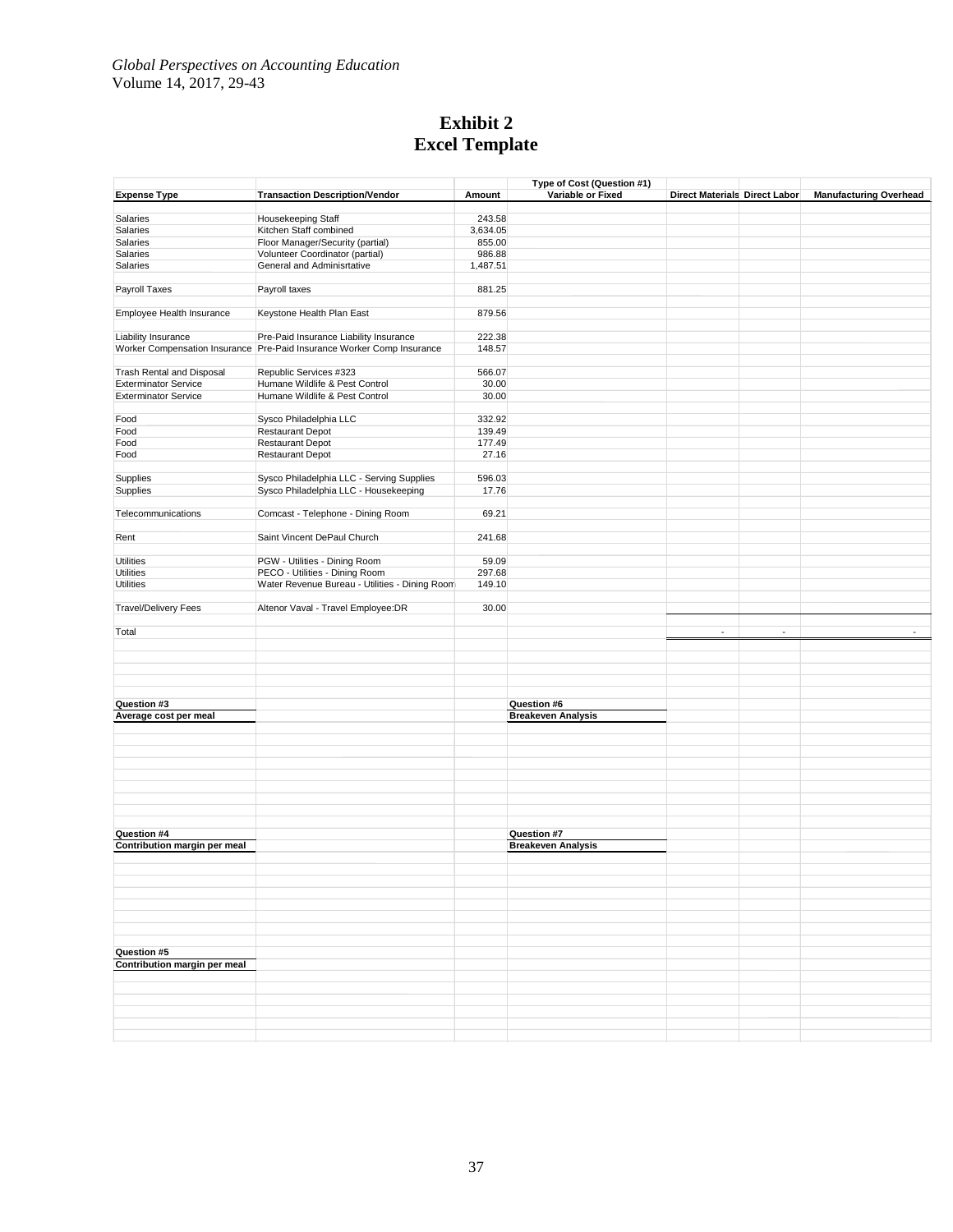| <b>Exhibit 3</b>                                   |  |
|----------------------------------------------------|--|
| <b>Grading Rubric: Service Learning Assignment</b> |  |

| 1=not present $2$ =weak/not clear $3$ =satisfactory $4$ =good $5$ =outstanding                                                                                                                                                                                 |              |                |   |                |   |
|----------------------------------------------------------------------------------------------------------------------------------------------------------------------------------------------------------------------------------------------------------------|--------------|----------------|---|----------------|---|
| Classify each of the Face to Face Kitchen & Dining Room<br>costs as Variable or Fixed. (Question #1)<br>(Learning Objective #2)                                                                                                                                | $\mathbf{1}$ | $\overline{2}$ | 3 | $\overline{4}$ | 5 |
| Classify each of the costs as direct materials, direct labor,<br>or manufacturing overhead and Calculate the total direct<br>materials, direct labor, and manufacturing overhead costs<br>for the month of September. (Question #2) (Learning<br>Objective #2) | 1            | $\overline{2}$ | 3 | $\overline{A}$ | 5 |
| Calculate the average cost of the meal (Question $#3$ )<br>(Learning Objective #3)                                                                                                                                                                             | 1            | $\overline{2}$ | 3 | 4              | 5 |
| Contribution margin per meal using actual Face to Face<br>variable costs (Question #4)                                                                                                                                                                         | $\mathbf{1}$ | $\overline{2}$ | 3 | 4              | 5 |
| Contribution margin per meal using 30% variable cost<br>percentage. (Question #5) (Learning Objective #4)                                                                                                                                                      | $\mathbf{1}$ | $\overline{2}$ | 3 | 4              | 5 |
| Breakeven point using the contribution margin per meal<br>derived from using actual Face to Face variable costs<br>(Question $#6$ ) (Learning Objective $#4$ )                                                                                                 | $\mathbf{1}$ | $\overline{2}$ | 3 | 4              | 5 |
| Breakeven point using the contribution margin per meal<br>derived from using the 30% variable cost percentage.<br>(Question #7) (Learning Objective #4)                                                                                                        | $\mathbf{1}$ | $\overline{2}$ | 3 | 4              | 5 |
| Was there something, in particular, that struck you,<br>concerned you, or touched you at your visit to Face to<br>Face? Be as specific as possible. ( <b>Reflection Question</b> $#1$ )<br>(Learning Objective #1)                                             | $\mathbf{1}$ | $\overline{2}$ | 3 | $\overline{4}$ | 5 |
| How did you feel while you were at Face to Face? Can<br>you describe any emotions you had? (Reflection Question<br>#2)                                                                                                                                         | 1            | $\overline{2}$ | 3 | 4              | 5 |
| (Learning Objective $#1$ )<br>So what? Do you think that this experience will have any<br>impact on your thoughts or actions in the future? How?<br>(Reflection Question #3) (Learning Objective #1)                                                           | 1            | $\overline{2}$ | 3 | $\overline{4}$ | 5 |
| Grammar and Clarity – does it need to be reread; does it<br>cause confusion for the reader, is it well-organized?                                                                                                                                              | $\mathbf{1}$ | $\overline{2}$ | 3 | $\overline{4}$ | 5 |
| Comments:                                                                                                                                                                                                                                                      |              |                |   |                |   |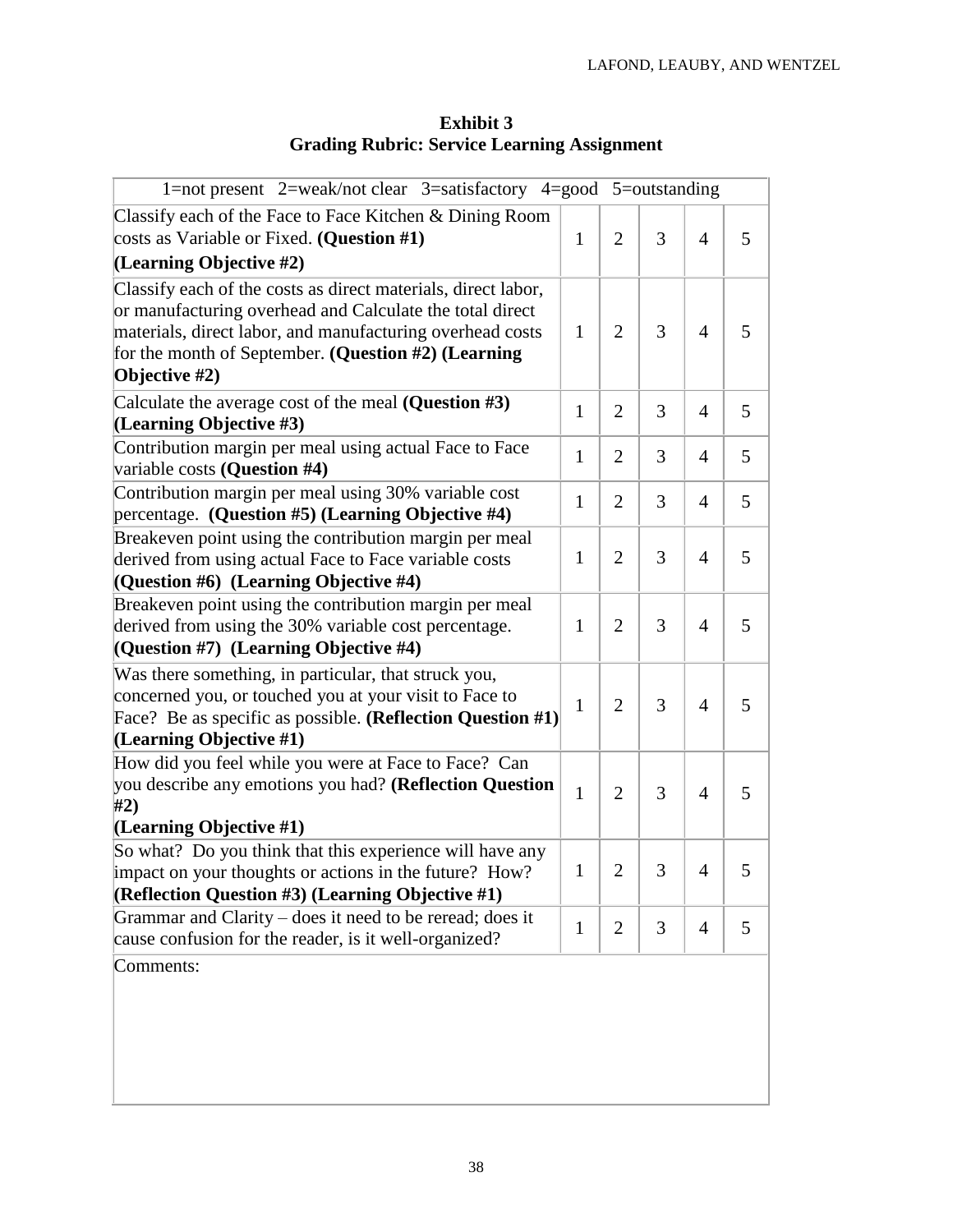## **Table 1 Summary of Student Performance**

#### **Panel A:**

|                                    | <b>Mean</b> | <b>Std</b><br>Dev | <b>Median</b> | Min | <b>Max</b> |
|------------------------------------|-------------|-------------------|---------------|-----|------------|
| <b>Service Learning Assignment</b> | 91.07       | 10.36             | 96.00         | 66  | $100^{-1}$ |

#### **Panel B:**

| <b>Performance Criteria Based on</b><br><b>Service Learning Assignment</b><br><b>Score</b> | <b>Number</b><br><sub>of</sub><br><b>Students</b> | Percentage of<br><b>Students</b> |
|--------------------------------------------------------------------------------------------|---------------------------------------------------|----------------------------------|
| 0-74: does not meet expectations                                                           |                                                   | 10%                              |
| 75-92: meets expectations                                                                  |                                                   | 27%                              |
| 93 & above: exceeds expectations                                                           | 19                                                | 63%                              |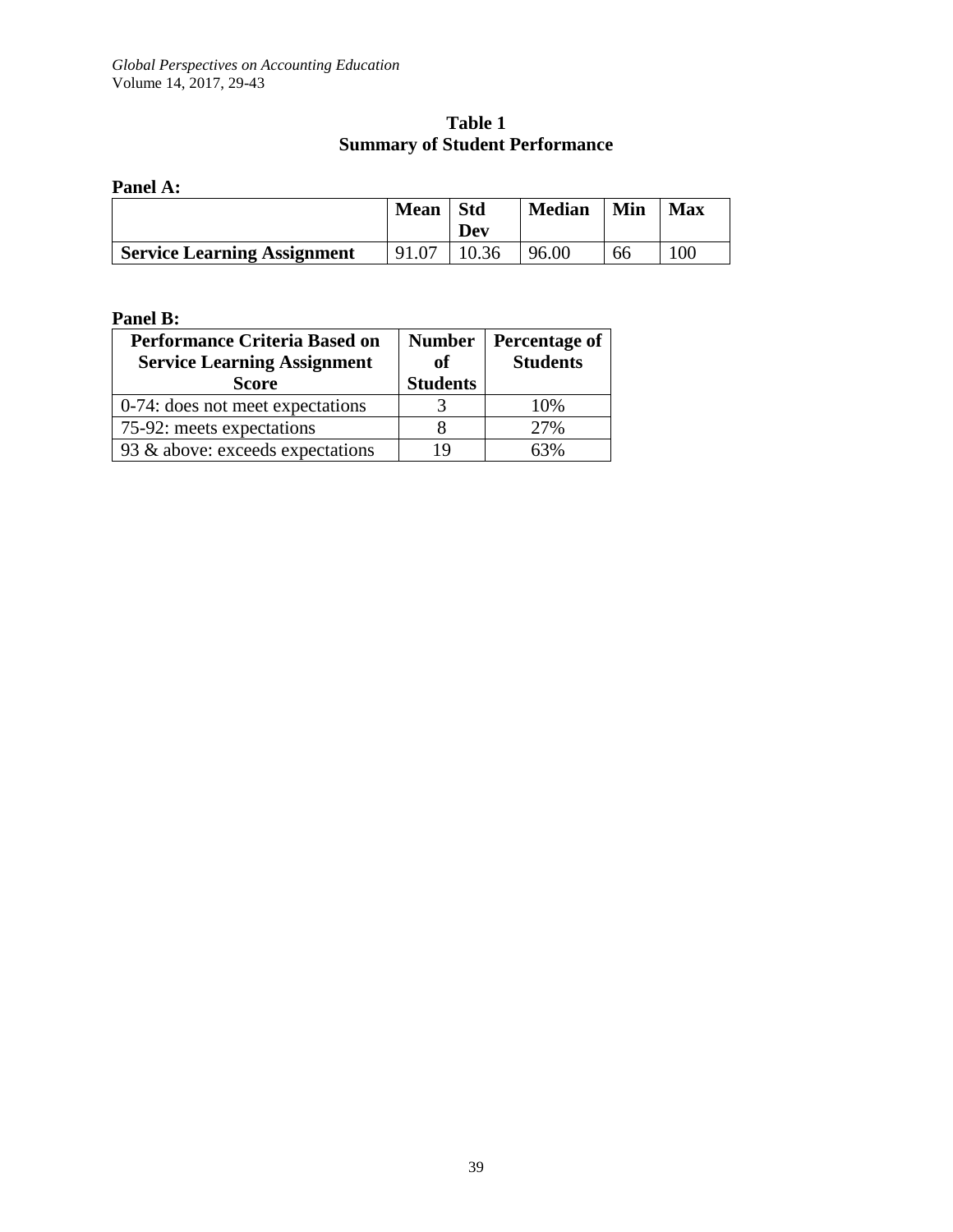|     |                                                                                                                                               | Frequency        |                  |        |                |      | Standard  |                |
|-----|-----------------------------------------------------------------------------------------------------------------------------------------------|------------------|------------------|--------|----------------|------|-----------|----------------|
|     |                                                                                                                                               |                  | distribution     |        |                | Mean | deviation | Median         |
|     | <b>Survey Questions:</b>                                                                                                                      | 1                | $\overline{2}$   | 3      | $\overline{4}$ |      |           |                |
| 1.  | This Service Learning Assignment<br>helped me to apply what I have<br>learned about cost behavior (variable                                   | $\boldsymbol{0}$ | $\boldsymbol{0}$ | 16     | 11             | 3.41 | .50       | 3              |
| 2.  | vs. fixed cost).<br>This Service Learning Assignment<br>helped me to apply what I have<br>learned about determining the cost of<br>a product. | $\overline{0}$   | $\boldsymbol{0}$ | 17     | 10             | 3.37 | .49       | 3              |
| 3.  | This assignment helped me<br>understand how overhead is<br>allocated.                                                                         | $\overline{0}$   | $\overline{2}$   | 13     | 12             | 3.37 | .63       | 3              |
| 4.  | This Service Learning Assignment<br>helped me to apply what I have<br>learned about CVP analysis.                                             | $\overline{0}$   | $\mathbf{1}$     | 14     | 12             | 3.41 | .57       | 3              |
| 5.  | This service learning assignment<br>helped me to understand better the<br>required lectures and readings.                                     | $\overline{0}$   | $\overline{4}$   | 16     | $\tau$         | 3.11 | .64       | 3              |
| 6.  | I learn course content best when<br>connections to real-life are made.                                                                        | $\overline{0}$   | $\mathbf{1}$     | 10     | 16             | 3.56 | .58       | 4              |
| 7.  | The service aspect of this course<br>helped me to see how the Managerial<br>Accounting concepts I learned can be<br>used in everyday life.    | $\overline{0}$   | $\overline{0}$   | 11     | 16             | 3.59 | .50       | $\overline{4}$ |
| 8.  | This assignment was challenging.                                                                                                              | $\overline{2}$   | 15               | 7      | 3              | 2.41 | .80       | $\overline{2}$ |
| 9.  | I have a responsibility to serve my<br>community.                                                                                             | $\overline{0}$   | $\mathbf{1}$     | 6      | 20             | 3.70 | .54       | $\overline{4}$ |
| 10. | This service learning assignment<br>made me more aware of problems in<br>the community.                                                       | $\overline{0}$   | $\mathbf{1}$     | $\tau$ | 19             | 3.67 | .55       | 4              |
| 11. | As a result of this service learning<br>experience, I have a better<br>understanding of my role as a citizen.                                 | $\overline{0}$   | $\mathbf{1}$     | 12     | 14             | 3.48 | .58       | 4              |
| 12. | The service aspect of this assignment<br>showed me how I can be more<br>involved in my community.                                             | $\boldsymbol{0}$ | $\boldsymbol{0}$ | 14     | 13             | 3.48 | .51       | 3              |
| 13. | This service learning assignment<br>enhanced my ability to work with<br>others.                                                               | $\theta$         | 5                | 14     | 8              | 3.11 | .70       | 3              |
| 14. | This service learning assignment<br>developed insight into personal<br>strengths and weaknesses.                                              | $\overline{0}$   | $\tau$           | 11     | 9              | 3.07 | .78       | 3              |

# **Table 2 Student Survey Responses**

*Scale: strongly disagree = 1, disagree* = 2, *agree* = 3, *strongly agree* = 4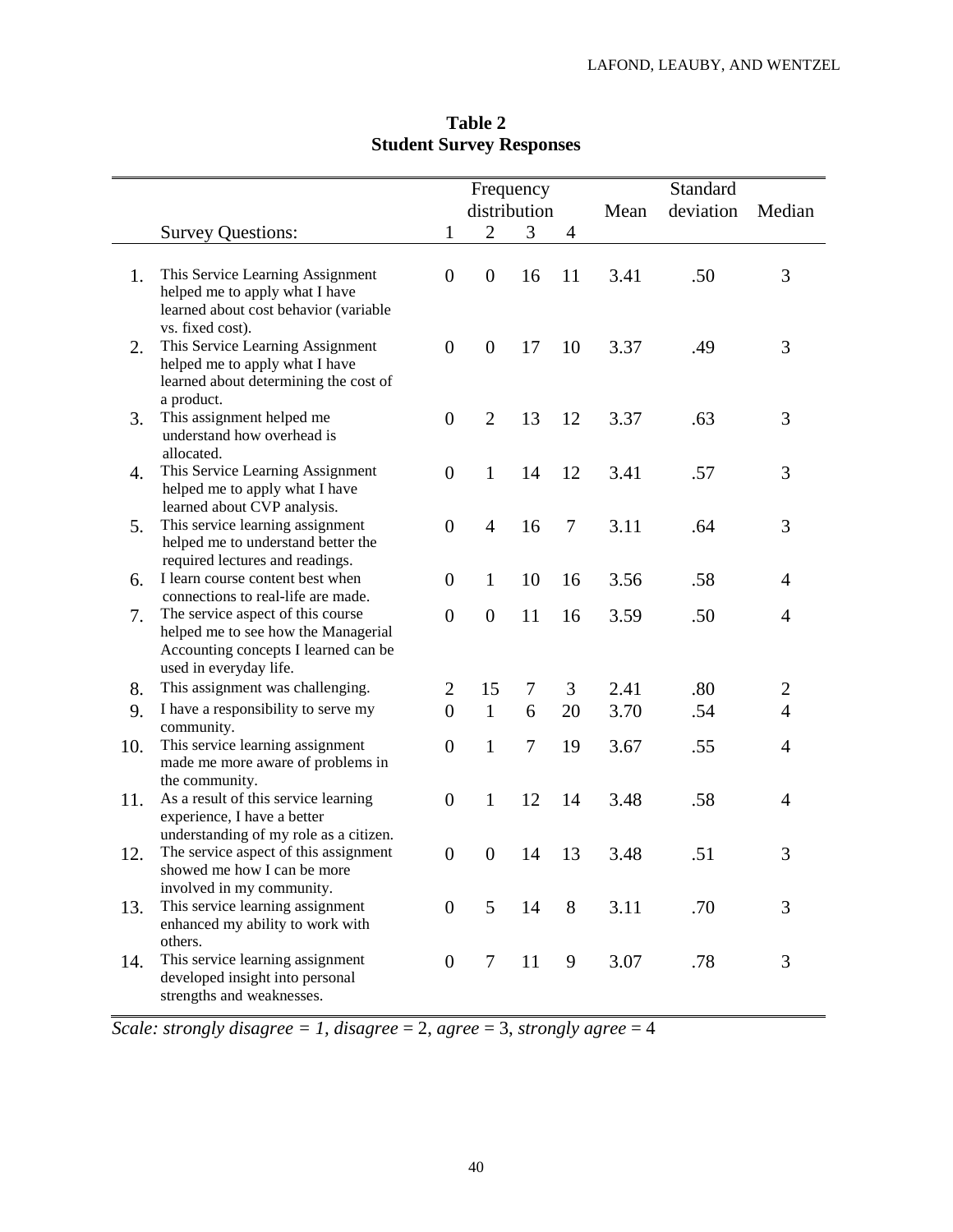|     |                                                                                                 |                |                | Frequency      |    |      | Standard  |                |
|-----|-------------------------------------------------------------------------------------------------|----------------|----------------|----------------|----|------|-----------|----------------|
|     |                                                                                                 |                |                | distribution   |    | Mean | deviation | Median         |
|     | <b>Survey Questions:</b>                                                                        | 1              | $\overline{2}$ | 3              | 4  |      |           |                |
|     |                                                                                                 |                |                |                |    |      |           |                |
| 15. | This service learning assignment<br>heightened my self confidence.                              | 1              | 11             | 10             | 5  | 2.70 | .82       | 3              |
| 16. | This service learning assignment<br>increased my desire to stay in<br>college.                  | 1              | $\tau$         | 7              | 12 | 3.11 | .93       | 3              |
| 17. | Integrating community service into<br>coursework should be encouraged in<br>other courses.      | $\overline{0}$ | $\overline{0}$ | 11             | 16 | 3.59 | .50       | $\overline{4}$ |
| 18. | This service learning assignment<br>improved my relationship with<br>faculty.                   | $\overline{0}$ | 6              | 13             | 8  | 3.07 | .73       | 3              |
| 19. | Generally, I would prefer to have<br>more assignments of this nature in<br>my classes.          | $\overline{0}$ | $\mathbf{1}$   | 15             | 11 | 3.37 | .56       | 3              |
| 20. | The service aspect of this course<br>made me more aware of my own<br>biases or prejudices.      | $\overline{2}$ | 11             | 8              | 6  | 2.67 | .92       | 3              |
| 21. | The service I did through this<br>assignment was not at all beneficial<br>to the community.     | 17             | 5              | $\overline{2}$ | 3  | 1.67 | 1.04      | $\mathbf{1}$   |
| 22. | This service learning assignment<br>made me more interested in<br>performing community service. | $\overline{0}$ | $\mathbf{1}$   | 17             | 9  | 3.30 | .54       | 3              |
| 23. | This service learning assignment<br>gave me a sense of pride and<br>accomplishment.             | $\overline{0}$ | $\mathbf{1}$   | 15             | 11 | 3.37 | .56       | 3              |

# **Table 2 (continued) Student Survey Responses**

*Scale: strongly disagree* = 1, *disagree* = 2, *agree* = 3, *strongly agree* = 4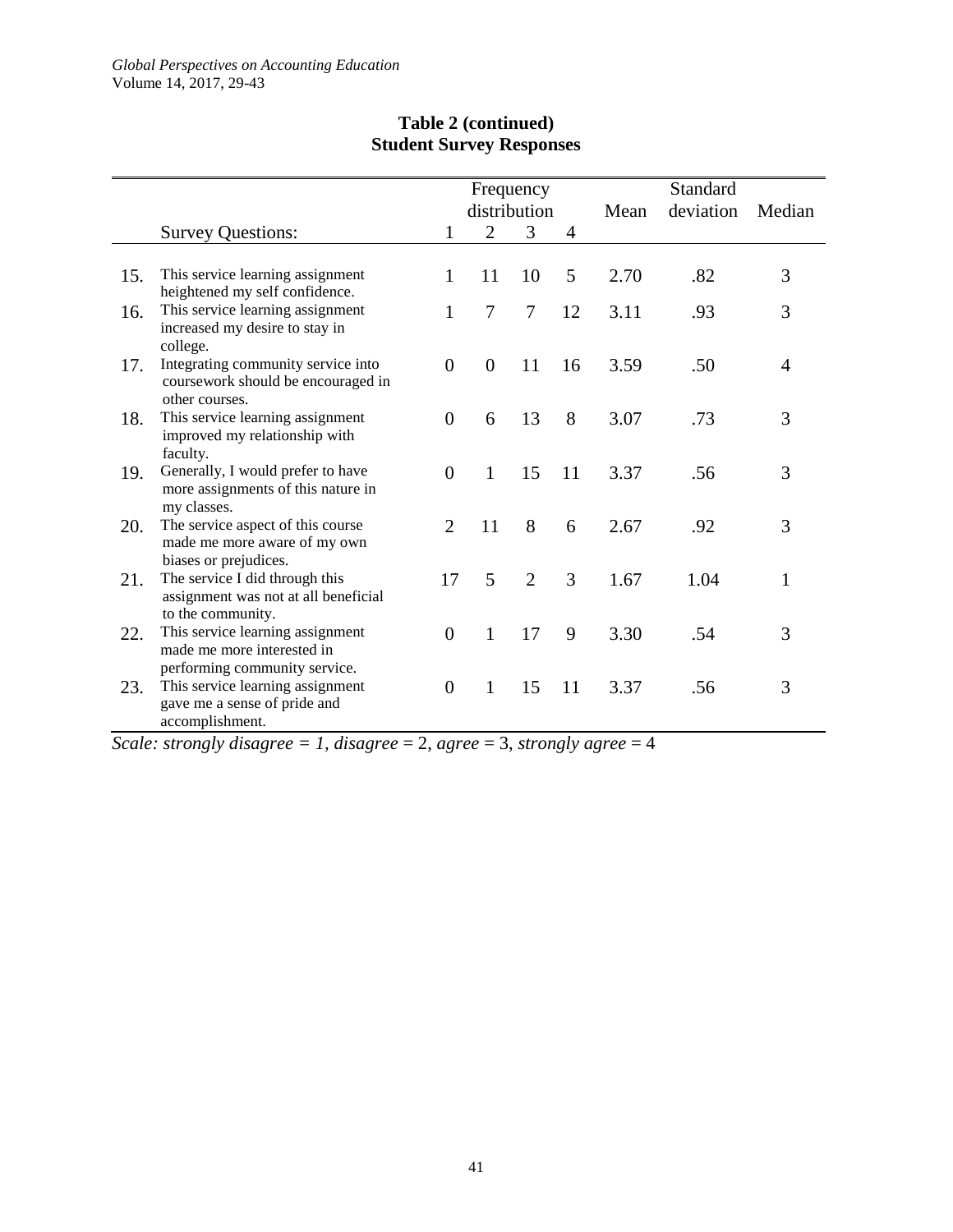#### **Table 3 Sample of Student Comments**

- *This trip showed how simple it is to help people.*
- *This service trip has encouraged me to volunteer more in the future.*
- *These types of assignments directly correlate with the University's mission.*
- *This trip and assignment bring awareness to the importance of community service.*
- *This assignment not only helps the community but helps you learn a topic in the course.*
- *The experience helped me realize the importance of volunteering and community service.*
- *The assignment successfully incorporated community service with relevant class material.*
- *Positive experience.*
- *While it was a fun and eye opening experience, it is sad to see people in that condition. Being able to help the less fortunate is rewarding and I will do it again.*
- *It was a great opportunity to see the community around the school and see people who are in need.*
- *This experience has encouraged me to be to become more active with community service.*
- *I realized that it does not take much time or effort to impact another person's day.*
- *This assignment helped me learn the material.*
- *It has inspired me to volunteer more.*
- *This assignment made me realize that I am fortunate for all that I have and gave me a reason to want to do more to give back.*
- *More instructors should use this assignment as it brings awareness to the students that have never volunteered before.*
- *It is an eye-opening experience.*
- *I believe that this experience has heightened my desire to partake in service around my community.*
- *This assignment gets students out of the classroom and gives students a more hands-on learning experience.*
- *It made me realize how easy and close opportunities to help others are around me. It also showed me how small of an action can go such a long way.*
- *I am thankful for this experience.*
- *This experience caused me to want to do more community service.*
- *This assignment helps out the community and gives you a better perspective on life.*
- *It felt great helping the less fortunate by preparing a meal.*
- *The assignment put the concept into real life perspective while helping others and working on a team.*
- *The assignment related class material to real life situations and creates a link that a student never forgets.*
- *This was different type of assignment and was very much beneficial.*
- *This trip has made me want to get more involved with the less fortunate.*